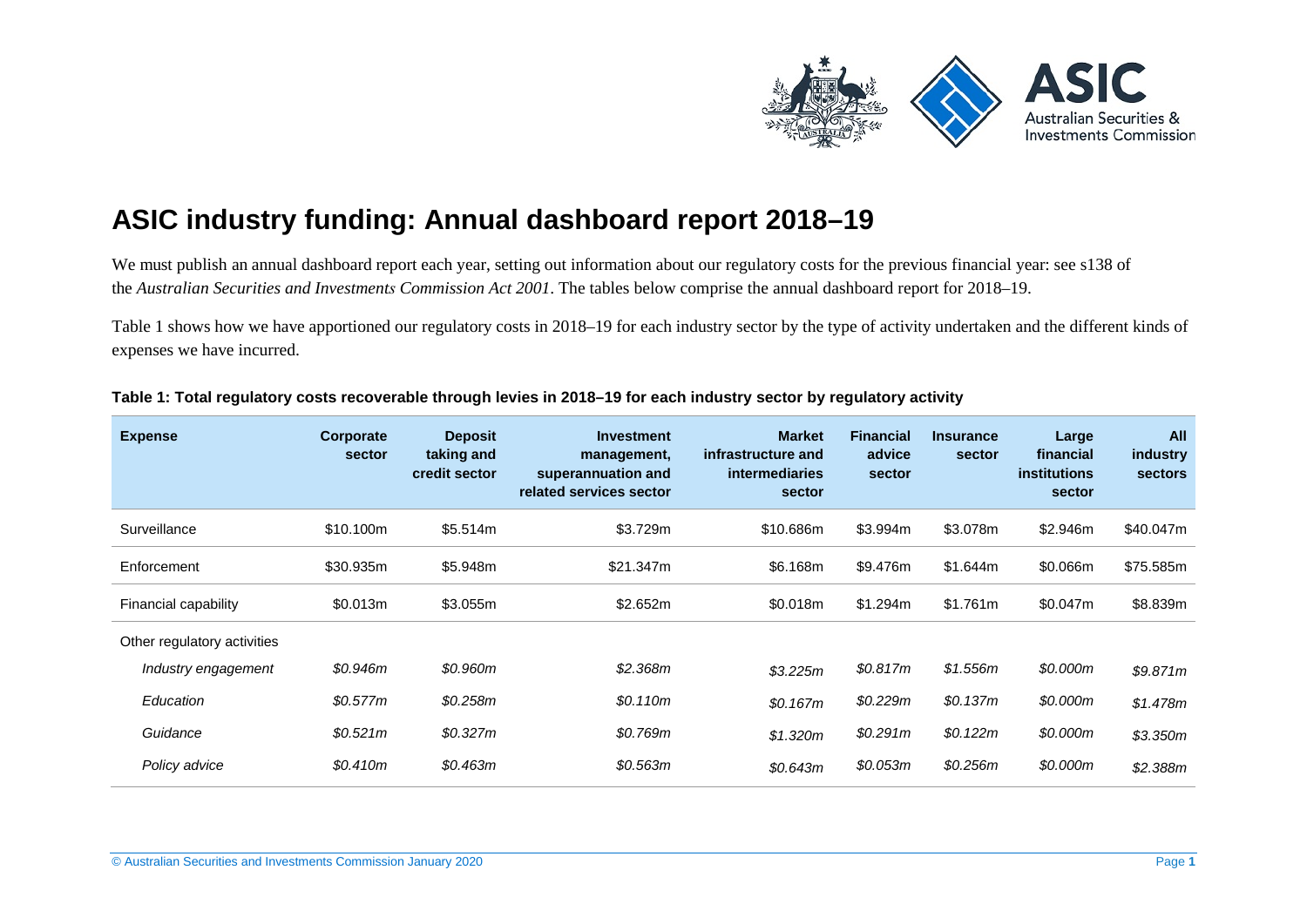| <b>Expense</b>                                        | Corporate<br>sector | <b>Deposit</b><br>taking and<br>credit sector | <b>Investment</b><br>management,<br>superannuation and<br>related services sector | <b>Market</b><br>infrastructure and<br><b>intermediaries</b><br>sector | <b>Financial</b><br>advice<br>sector | <b>Insurance</b><br>sector | Large<br>financial<br>institutions<br>sector | All<br>industry<br><b>sectors</b> |
|-------------------------------------------------------|---------------------|-----------------------------------------------|-----------------------------------------------------------------------------------|------------------------------------------------------------------------|--------------------------------------|----------------------------|----------------------------------------------|-----------------------------------|
| Indirect costs                                        |                     |                                               |                                                                                   |                                                                        |                                      |                            |                                              |                                   |
| Governance, central<br>strategy and legal             | \$7.169m            | \$3.478m                                      | \$5.063m                                                                          | \$5.085m                                                               | \$3.996m                             | \$1.590m                   | \$0.143m                                     | \$26.523m                         |
| IT support                                            | \$9.720m            | \$3.155m                                      | \$5.917m                                                                          | \$4.995m                                                               | \$3.466m                             | \$1.451m                   | \$0.156m                                     | \$28.859m                         |
| Operations support                                    | \$4.525m            | \$1.728m                                      | \$2.904m                                                                          | \$2.689m                                                               | \$1.849m                             | \$0.803m                   | \$0.079m                                     | \$14.577m                         |
| Property and corporate<br>services                    | \$13.224m           | \$4.885m                                      | \$7.985m                                                                          | \$7.376m                                                               | \$5.070m                             | \$2.243m                   | \$0.227m                                     | \$41.010m                         |
| <b>Total operating</b><br>expenditure                 | \$78.138m           | \$29.771m                                     | \$53.406m                                                                         | \$42,371m                                                              | \$30.535m                            | \$14.640m                  | \$3.665m                                     | \$252.526m                        |
| Adjustment for capital<br>expenditure allowance       | \$9.019m            | \$3.108m                                      | \$5.863m                                                                          | \$5.309m                                                               | \$4.164m                             | \$1.397m                   | \$0.000m                                     | \$28,860m                         |
| Adjustment for costs funded<br>by own-source revenue  | (\$3.703m)          | (\$0.650m)                                    | (\$1.386m)                                                                        | (\$0.620m)                                                             | (\$0.584m)                           | (\$0.268m)                 | \$0.000m                                     | (\$7.212m)                        |
| Adjustment for market<br>supervision cost recovery    | \$0.658m            | \$0.000m                                      | \$0.658m                                                                          | \$3.070m                                                               | \$0.000m                             | \$0.000m                   | \$0.000m                                     | \$4.386m                          |
| Adjustment for prior year<br>(under or over recovery) | \$0.222m            | (\$0.673m)                                    | (\$1.677m)                                                                        | \$1.801m                                                               | (\$0.045m)                           | (\$1.477m)                 | \$0.000m                                     | (\$1.848m)                        |
| Total costs to be<br>recovered by levy                | \$84.333m           | \$31.556m                                     | \$56.864m                                                                         | \$51.931m                                                              | \$34.070m                            | \$14.292m                  | \$3.665m                                     | \$276.711m                        |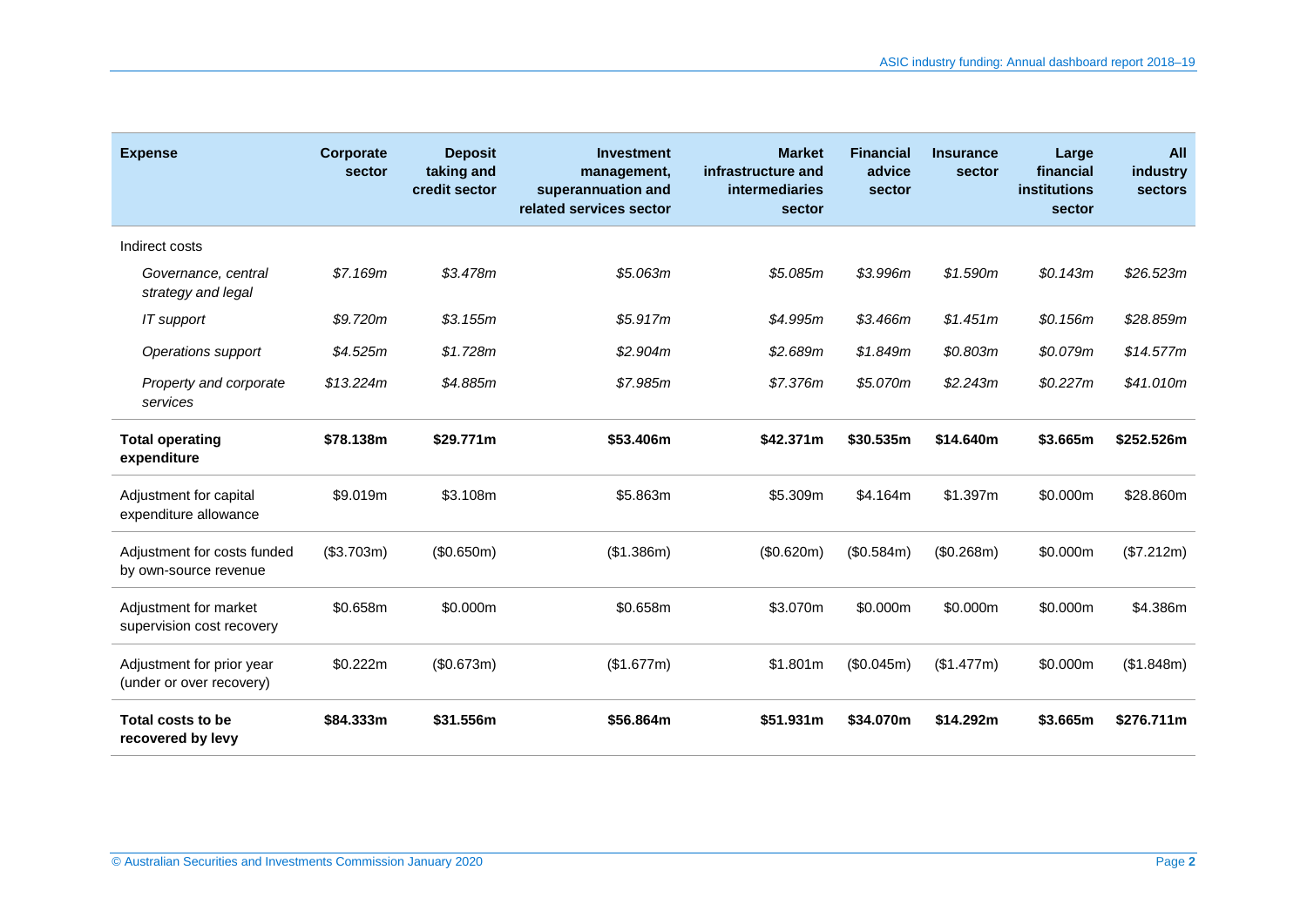[Table 2](#page-2-0) shows our total regulatory costs for 2018–19 and how we have apportioned those costs across each industry sector and subsector.

## <span id="page-2-0"></span>**Table 2: Total regulatory costs recoverable through levies in 2018–19 by industry sector and subsector**

#### **All industry sectors**

| <b>Sector</b>                                                        | Cost       |
|----------------------------------------------------------------------|------------|
| Corporate sector                                                     | \$84.333m  |
| Deposit taking and credit sector                                     | \$31.556m  |
| Investment management, superannuation and related services<br>sector | \$56.864m  |
| Market infrastructure and intermediaries sector                      | \$51.931m  |
| Financial advice sector                                              | \$34.070m  |
| Insurance sector                                                     | \$14.292m  |
| Large financial institutions sector                                  | \$3.665m   |
| Total regulatory costs recovered through levies                      | \$276.711m |
| <b>Corporate sector</b>                                              |            |
| <b>Subsector</b>                                                     | Cost       |
| Listed corporations                                                  | \$63.825m  |
| Unlisted public companies                                            | \$1.631m   |
| Large proprietary companies                                          | \$5.060m   |
| Auditors of disclosing entities                                      | \$5.628m   |
| Registered company auditors                                          | \$0.850m   |
| Registered liquidators                                               | \$7.338m   |
| Total regulatory costs recovered through levies                      | \$84.333m  |

#### **Deposit taking and credit sector**

| <b>Subsector</b>              | Cost      |
|-------------------------------|-----------|
| Credit providers              | \$19.754m |
| Small amount credit providers | \$1.319m  |
| Credit intermediaries         | \$6.578m  |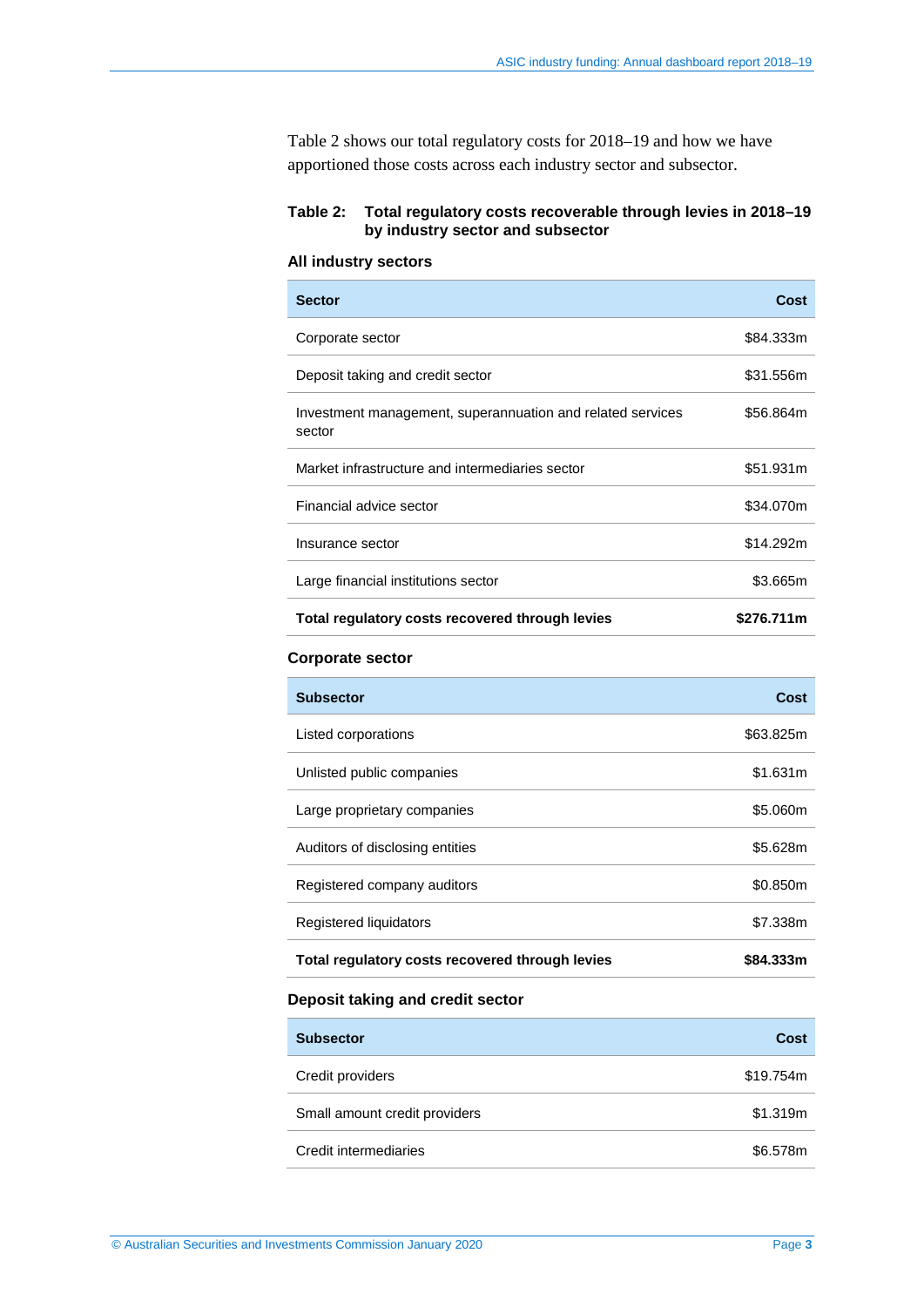| <b>Subsector</b>                                | Cost      |
|-------------------------------------------------|-----------|
| Deposit product providers                       | \$2.858m  |
| Payment product providers                       | \$0.920m  |
| Margin lenders                                  | \$0.127m  |
| Total regulatory costs recovered through levies | \$31.556m |

# **Investment management, superannuation and related services sector**

| <b>Subsector</b>                                | Cost      |
|-------------------------------------------------|-----------|
| Superannuation trustees                         | \$17.235m |
| Responsible entities                            | \$25.894m |
| Wholesale trustees                              | \$9.612m  |
| Custodians                                      | \$0.945m  |
| Investor directed portfolio services operators  | \$1.636m  |
| Managed discretionary account providers         | \$1.426m  |
| Traditional trustee company service providers   | \$0.117m  |
| Total regulatory costs recovered through levies | \$56.864m |

## **Market infrastructure and intermediaries sector**

| <b>Subsector</b>                                                    | Cost     |
|---------------------------------------------------------------------|----------|
| Large securities exchange operators                                 | \$4.466m |
| Large futures exchange operators                                    | \$1.260m |
| Small futures exchange operators                                    | \$0.423m |
| Small securities exchange operators with self-listing function only | \$0.020m |
| Small securities exchange operators                                 | \$0.671m |
| New specialised market operators                                    | \$0.127m |
| Established specialised market operators                            | \$0.618m |
| Overseas market operators                                           | \$0.832m |
| Exempt clearing and settlement (CS) facility operators              | \$0.029m |
| Tier 1 CS facility operators                                        | \$1.868m |
| Tier 2 CS facility operators                                        | \$0.203m |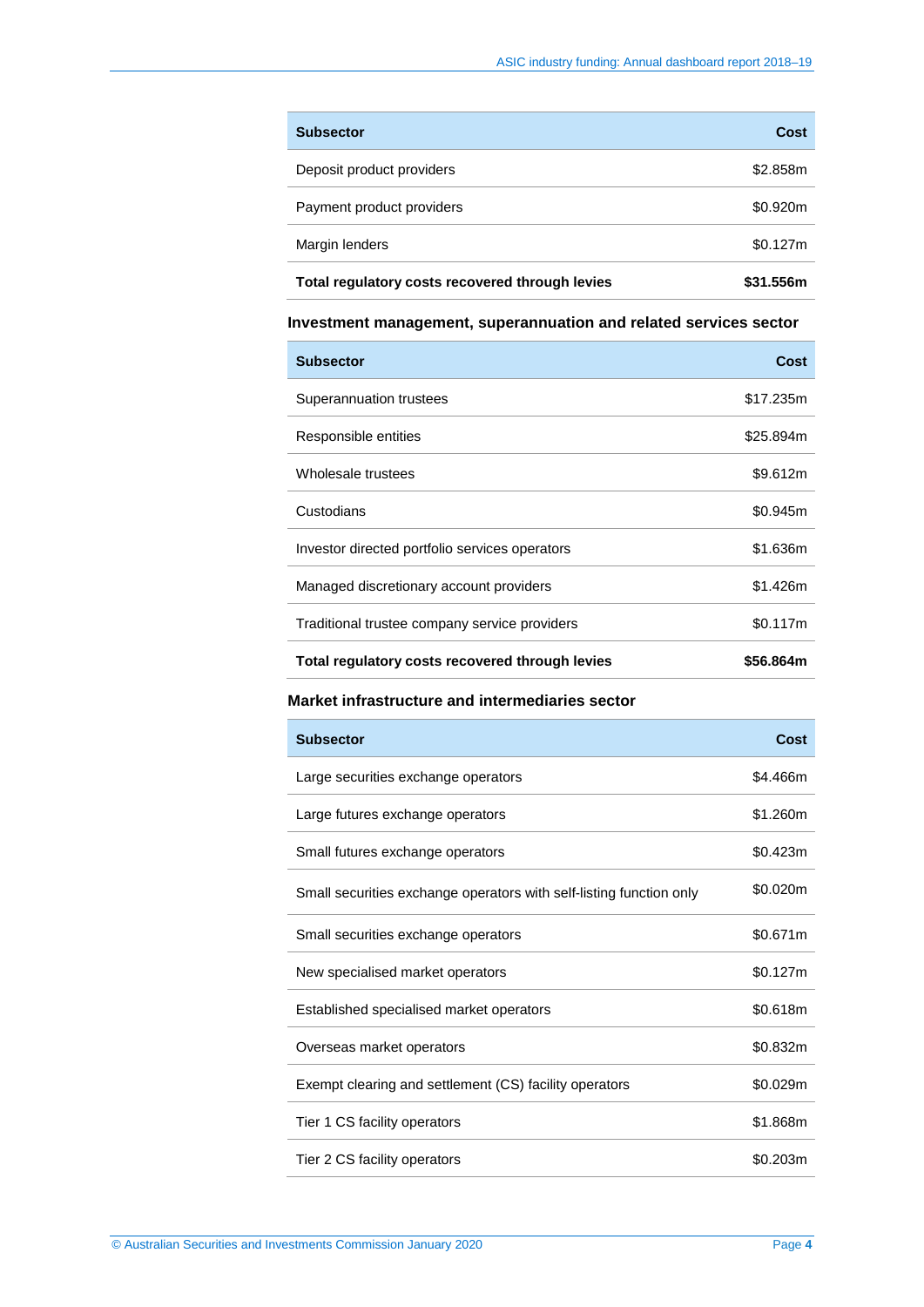| <b>Subsector</b>                                 | Cost      |
|--------------------------------------------------|-----------|
| Tier 3 CS facility operators                     | \$0.092m  |
| Tier 4 CS facility operators                     | \$0.016m  |
| Australian derivative trade repository operators | \$0.486m  |
| Exempt market operators                          | \$0.493m  |
| Credit rating agencies                           | \$0.167m  |
| Large securities exchange participants           | \$16.242m |
| Large futures exchange participants              | \$2.169m  |
| Securities dealers                               | \$2.465m  |
| Corporate advisers                               | \$5.916m  |
| Over-the-counter (OTC) traders                   | \$7.877m  |
| Retail OTC derivatives issuers                   | \$4.848m  |
| Benchmark administrators                         | \$0.560m  |
| Wholesale electricity dealers                    | \$0.082m  |
| Total regulatory costs recovered through levies  | \$51.931m |

#### **Financial advice sector**

| <b>Subsector</b>                                                                                                 | Cost      |
|------------------------------------------------------------------------------------------------------------------|-----------|
| Licensees that provide personal advice to retail clients on relevant<br>financial products                       | \$33.028m |
| Licensees that provide personal advice to retail clients on products<br>that are not relevant financial products | \$0.125m  |
| Licensees that provide general advice only                                                                       | \$0.737m  |
| Licensees that provide personal advice to wholesale clients only                                                 | \$0.181m  |
| Total regulatory costs recovered through levies                                                                  | \$34.070m |
| <b>Insurance sector</b>                                                                                          |           |
| <b>Subsector</b>                                                                                                 | Cost      |
|                                                                                                                  |           |

| Insurance product providers    | \$11.579m |
|--------------------------------|-----------|
| Insurance product distributors | \$2.110m  |